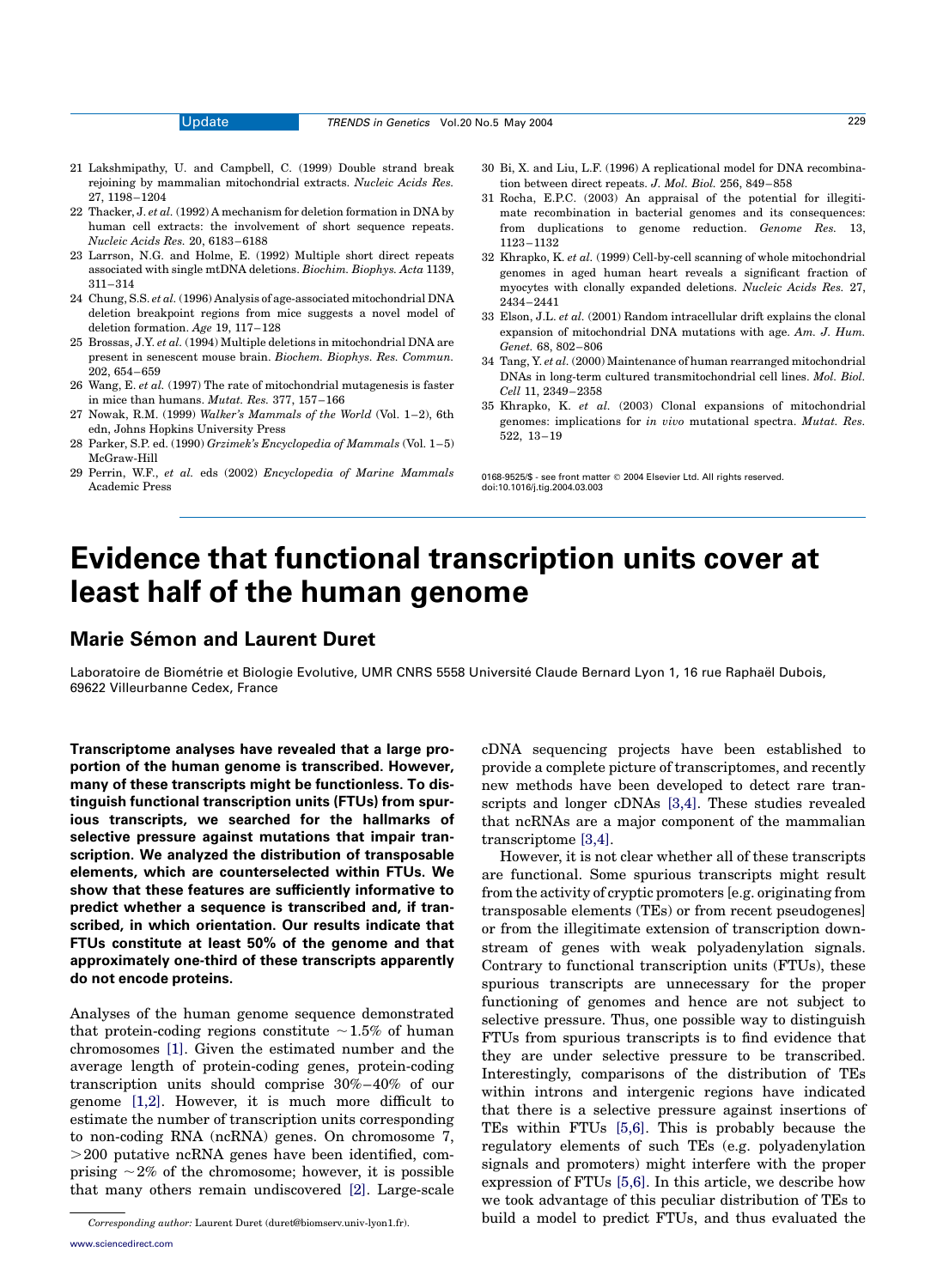<span id="page-1-0"></span>

fraction of the human genome that contains FTUs (i.e. that is under selective pressure to be transcribed).

#### Analysis and prediction of FTUs

To analyze the features that discriminate FTUs from other genomic sequences, we first had to prepare a set of sequences corresponding to known FTUs and a set of sequences that do not correspond to any known FTU. Our aim was to identify all FTUs, not only from protein-coding genes but also from ncRNA genes. At present, there are insufficient known ncRNA genes to be used for such analysis. However, it is important to note that FTUs that contain protein-coding genes are essentially composed of non-coding sequences: on average, introns constitute 95% of the length of these FTUs [\[1\].](#page-3-0) We therefore decided to consider the intron sequences of known protein-coding genes as a model of FTUs for protein-coding genes and ncRNA genes. We used intergenic sequences (i.e. sequences located between transcription units annotated in databases) as a model of non-FTUs. It should be stressed that database annotations might be incomplete, and therefore these 'intergenic' sequences might contain some transcription units that have not been identified. We extracted 3753 intergenic sequences that were  $>5$  kb from the Hovergen database ([http://pbil.univ-lyon1.fr/databases/hovergen.](http://pbil.univ-lyon1.fr/databases/hovergen.html) [html\)](http://pbil.univ-lyon1.fr/databases/hovergen.html) [\[7\]](#page-3-0). We also extracted and concatenated introns from 2506 protein-coding genes  $(\sim 17\; 500\; \text{introns})$ . This dataset was randomly selected from experimentally characterized protein-coding genes (to avoid potential errors in predicted genes) for which the total intron length was  $>5$  kb. One-third of these data were isolated to be used as a test set. The rest was used for the study of compositional features and for the training of the predictive model.

The most striking difference between FTUs and intergenic sequences is the distribution of TEs. As noted previously [\[5,6\]](#page-3-0), long interspersed nuclear elements (LINEs) and long terminal repeat retrotransposon (LTR) elements



Figure 1. Densities of transposable elements (TEs) on both strands in transcribed regions. There is a strong deficit of LINE and LTR elements on the sense strand compared with the antisense strand of transcripts. This deficit probably results from the fact that these TEs contain polyadenylation signals that can cause premature termination of transcription and, hence, their insertion in the sense strand is conterselected [\[5\]](#page-3-0). SINEs and DNA transposons (that have no or weak polyadenylation signals [\[5\]](#page-3-0)) show a much less pronounced strand bias. The significance of Wilcoxon tests is indicated (\*,  $P < 5\%$ ; \*\*,  $P < 1\%$ ). Abbreviations: DNA, DNA transposons; LINE, long interspersed element; LTR, long terminal repeat retrotransposon; SINE, short interspersed element.

are rare in introns compared with intergenic regions (Table 1). Notably, LTR elements occur twice as frequently in intergenic regions compared with those in FTUs. Moreover, their distribution is asymmetric: LINEs and LTR elements occur 1.5 and 5.5 times more frequently on the sense strand of transcripts than on the antisense strand, respectively (Table 1; Figure 1). This difference between the two strands is probably because these TEs contain polyadenylationsignalsandinsertionofsuchsignalsinthesense strand might cause the premature termination of the transcript and therefore be counterselected [\[5\]](#page-3-0).

LINEs and LTR elements are shorter in both strands of FTUs than in intergenic sequences (Table 1). Notably, the

Table 1. Distribution and length of TEs and base-composition skews in transcribed (Tr) and non-transcribed (Ntr) regions on both strands $a,b$ 

| <b>Transposable elements</b>               |             | <b>Sense strand</b>   |                         |                                       | <b>Antisense strand</b> |                   |                                                 |
|--------------------------------------------|-------------|-----------------------|-------------------------|---------------------------------------|-------------------------|-------------------|-------------------------------------------------|
|                                            |             | $Tr^c$                | NTr <sup>c</sup>        | Ratio<br>(Ntr over Tr) <sup>d,f</sup> | $Tr^c$                  | Ntr <sup>c</sup>  | Ratio<br>(Ntr over $\text{Tr}$ ) <sup>d,f</sup> |
| Average density                            | <b>LTR</b>  | 1.4(0)                | 7.7(6.3)                | $5.60**$                              | 5.6(4.5)                | 8.2(6.8)          | $1.55***$                                       |
| (number of TE per 100 kb)                  | LINE        | 7.8(7.2)              | 12.1 (10.8)             | $1.55***$                             | 13.3(12.1)              | 12.9 (11.6)       | 0.97 NS                                         |
|                                            | <b>DNA</b>  | 4.3(3.6)              | 4.1(3.5)                | 1.02 NS                               | 4.8(4.0)                | 4.3(3.5)          | $0.90*$                                         |
|                                            | <b>SINE</b> | 36.0(29.3)            | 39(31)                  | 1.03 NS                               | 39.6 (33.2)             | 37.5(29.6)        | $0.94*$ NS                                      |
| Average length (bp)                        | LTR         | 463.7 (369.0)         | 658.4 (380.0)           | $1.42**$                              | 505.6 (374.0)           | 635.6 (379.0)     | $1.26*$                                         |
|                                            | <b>LINE</b> | 467.8 (230.0)         | 690.1 (310.5)           | $1.48**$                              | 599.2 (285.0)           | 676.0 (307.0)     | $1.12**$                                        |
|                                            | <b>DNA</b>  | 207.2 (163.0)         | 218.7 (161.0)           | 1.06 NS                               | 221.1 (167)             | 213.1 (161.0)     | 0.97 NS                                         |
|                                            | <b>SINE</b> | 231.2 (283.0)         | 235.4 (287.0)           | $1.02*$                               | 237.6 (288.0)           | 235.3 (287.0)     | $0.99*$                                         |
| Frequency of 5' complete LINEs             |             | $3.3\%$               | 6.9%                    | $2.09***$ <sup>e</sup>                | 5.2%                    | 6.7%              | $1.29***$ <sup>e</sup>                          |
| $A - T$<br>$ATskew =$<br>$\overline{A+T}$  |             | $-0.050$ ( $-0.052$ ) | $-0.0075(-0.0084)$      | $0.15***$                             | 0.050(0.050)            | 0.00077 (0.00041) | $0.15***$                                       |
| $C-G$<br>$GC$ skew $=$<br>$\overline{C+G}$ |             | $-0.021(-0.021)$      | $-0.0031$ ( $-0.0032$ ) | $0.14**$                              | 0.022(0.021)            | 0.0039(0.0036)    | $0.18**$                                        |

a Abbreviations: DNA, DNA transposons; LINE, long interspersed element; LTR, long terminal repeat retrotransposon; SINE, short interspersed element; TEs, transposable elements.

<sup>b</sup>The orientation of Ntr regions is indicated relative to that of the closest flanking gene.

<sup>c</sup>Median values are indicated in parenthesis.

<sup>d</sup>Comparison of transcribed versus untranscribed regions using the Wilcoxon test (except for <sup>e</sup>).

<sup>e</sup>Chi-square test.

<sup>f</sup>Significance: \*,  $P$  < 5%; \*\*  $P$  < 1%; NS, not significant.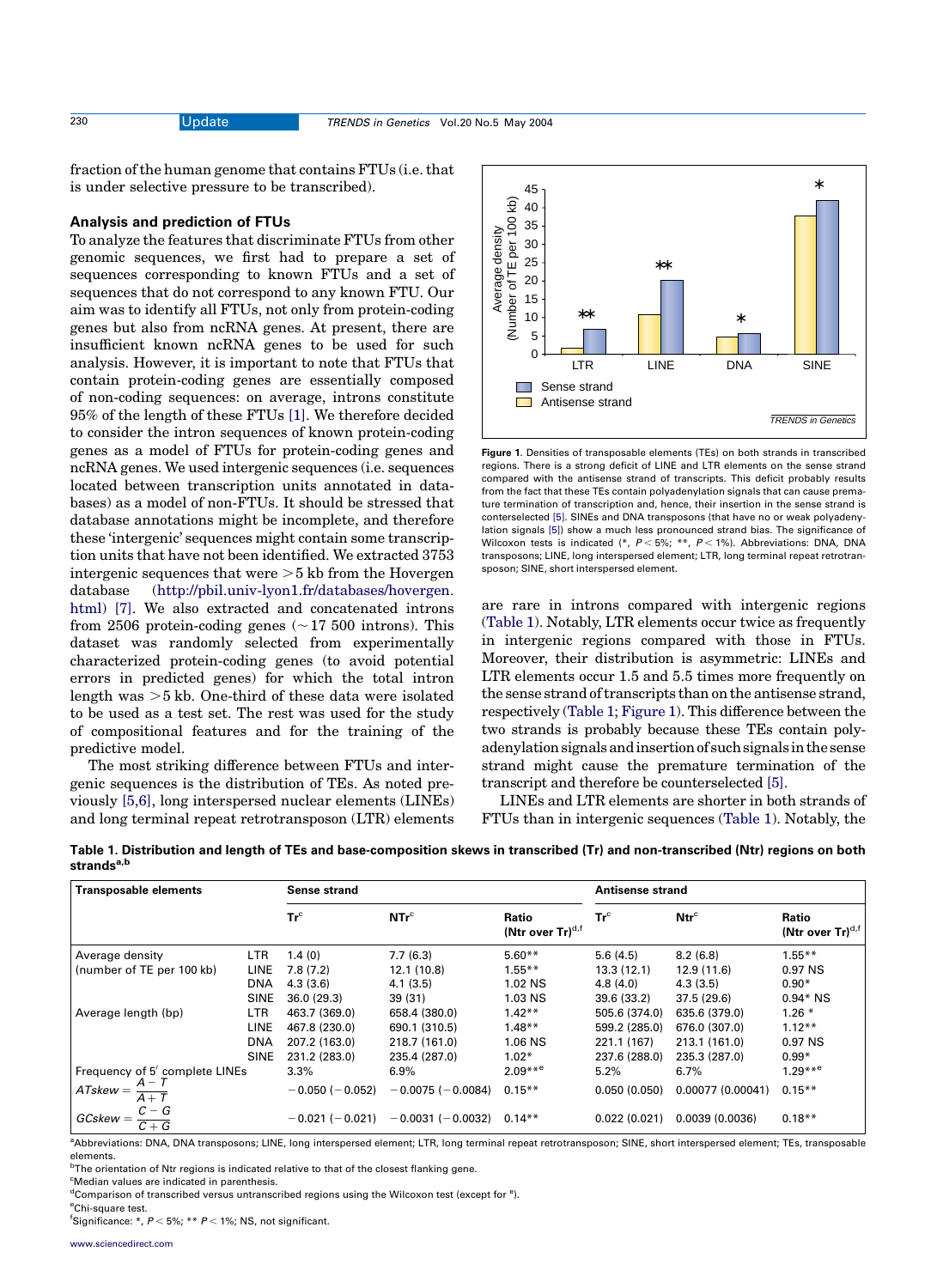proportion of LINE insertions resulting from complete retrotranscription events (i.e. including their  $5'$  end) is about twice as low in FTUs than in intergenic regions ([Table 1](#page-1-0)). The shortening of TEs in FTUs compared with those of intergenic regions might be explained in part by a selective pressure to decrease the cost of transcription [\[8\]](#page-3-0). However, such a selective pressure is expected to act independently of the orientation of TEs. Contrary to this prediction, we noticed that in FTUs, LINEs and LTR elements are shorter on the sense strand than on the antisense strand, and the deficit in 5'-complete LINEs is higher on the sense strand than on the antisense strand (Wilcoxon test, P-value =  $10^{-6}$ ). This peculiar distribution of TE length on both strands therefore suggests that there is a selection against insertions of regulatory elements (notably promoter elements located in  $5'$  part of LINEs) within FTUs.

We compared the base composition (GC-content and dinucleotide content) in FTUs and intergenic regions. One noteworthy observation is that in FTUs, the frequency of A and G in the sense strand is higher than the frequency of T and C. These AT and GC skews between the two strands are not observed in intergenic sequences [\(Table 1\)](#page-1-0). Such skews probably result from the asymmetry of the transcription process, which might affect the pattern of mutation or the efficiency of DNA repair on the sense strand compared with that of the antisense strand [\[9,10\]](#page-3-0). The AT and GC skews observed in FTUs, although significant, are not sufficient to be used to predict the location of transcribed regions. However, they are reliable predictors of the orientation of transcribed regions (discussed in the following sections).

Because the insertion of TEs is expected to be counterselected in FTUs but not in spurious transcripts or untranscribed regions, we used these features to differentiate FTUs from other sequences. For this purpose, we developed a prediction model (generalized linear model [\[11\]](#page-3-0)) based on the analysis of TE distribution. We took into account the ten most discriminating parameters: the densities of LINEs, short interspersed nuclear elements (SINEs), DNA and LTR elements on each DNA strand, and the AT and GC skews. We introduced the AT and GC skews to predict the orientation of transcripts. Two predictive models, one for each orientation of transcription, were trained on the learning set of FTUs and intergenic sequences. A sliding window (20 kb) was moved along the sequence and, for each window, two scores were computed (one for each transcription orientation).

The efficiency of the model to detect FTUs was first evaluated on the test set; the sensitivity (proportion of the known transcripts that are correctly predicted as transcribed) and specificity (proportion of the FTU predictions that correspond to known transcripts) of the method are  $\sim65\%$ . Note that the specificity is probably underestimated because some 'false positive' predictions in intergenic regions might in fact correspond to true, but unannotated, FTUs. The model performs well in determining the orientation of transcription: 90% of the predictions correspond to the annotations, and 5% of the sequences are predicted to be transcribed on both strands.

We also evaluated the efficiency of the method on the

20 human ncRNA genes, from the Noncoding RNAs Database [\(http://biobases.ibch.poznan.pl/ncRNA/\)](http://biobases.ibch.poznan.pl/ncRNA/), that could be located on the human genome [\[12\].](#page-3-0) The sensitivity of the method appears to be similar for protein-coding genes and ncRNA genes: 60% of ncRNA genes were predicted to be transcribed and 92% of them in the correct orientation.

### Quantification of FTUs in the human genome

We then used our model on the whole human genome [\[1\]](#page-3-0). We used annotations to locate previously known transcribed sequences [\(http://www.ensembl.org/](http://www.ensembl.org/)). 37% of the windows contain at least one annotated transcribed region that covers  $>2$  kb within the 20-kb window. Approximately half (53%) of these sequences were recognized as transcribed sequences by the model. Moreover, 24% of the other windows are also predicted to be transcribed. Given the sensitivity and specificity of the method (65%), this approach is not sufficiently accurate to be of use in the automated annotation of the genome. However, this model enabled us to evaluate the fraction of the human genome that is covered by FTUs. Taking into account the sensitivity and specificity measured previously, our results suggest that, overall, 45% of the windows contain FTUs – approximately half of the human genome is under selective pressure to be transcribed. This is significantly more than the proportion of the genome corresponding to the known protein-coding FTUs but less than previous estimations, suggesting that as much as 90% of the human genome might be transcribed [\[13\].](#page-3-0) This does not mean that 45% of the genome is under strong selective constraints. Indeed, several recent studies have shown that constrained, evolutionary conserved sequences constitute only 3–5% of mammalian genomes [\[14–16\]](#page-3-0). The difference between this figure and the total coverage of FTUs in the genome is because constrained sequences often only constitute a small proportion of a FTU: typically, in a protein-coding FTU, only the exons and some intronic regulatory elements are conserved by evolution, whereas the other parts of the transcription unit evolve rapidly. In other words, in these unconstrained regions of FTUs, many mutations can freely accumulate except those mutations that impair transcription (such as TE insertions). Thus, these regions can be distinguished from spurious transcription units by their requirement for transcription to ensure the expression of mature mRNAs.

We compared the location of the FTUs that we predicted on chromosome 22, with that of transcripts identified by Rinn and colleagues using DNA microarrays [\[17\].](#page-3-0) Approximately 87% of FTUs identified by our study overlap with those identified by Rinn and coworkers, which confirms that most of the predicted FTUs are transcribed. However, a large fraction  $(66%)$  of transcripts identified by Rinn *et al.* are not located within predicted FTUs. Given the sensitivity of our method, we would have expected only 35% of FTUs to be false negatives. It is likely that some of the transcripts identified in Rinn's study are bona fide FTUs and are too short to be detected by our method. However, a large proportion of the transcripts might be spurious, functionless RNAs. Rinn and colleagues argued that their transcripts are probably functional because a significant fraction (44%) show sequence conservation